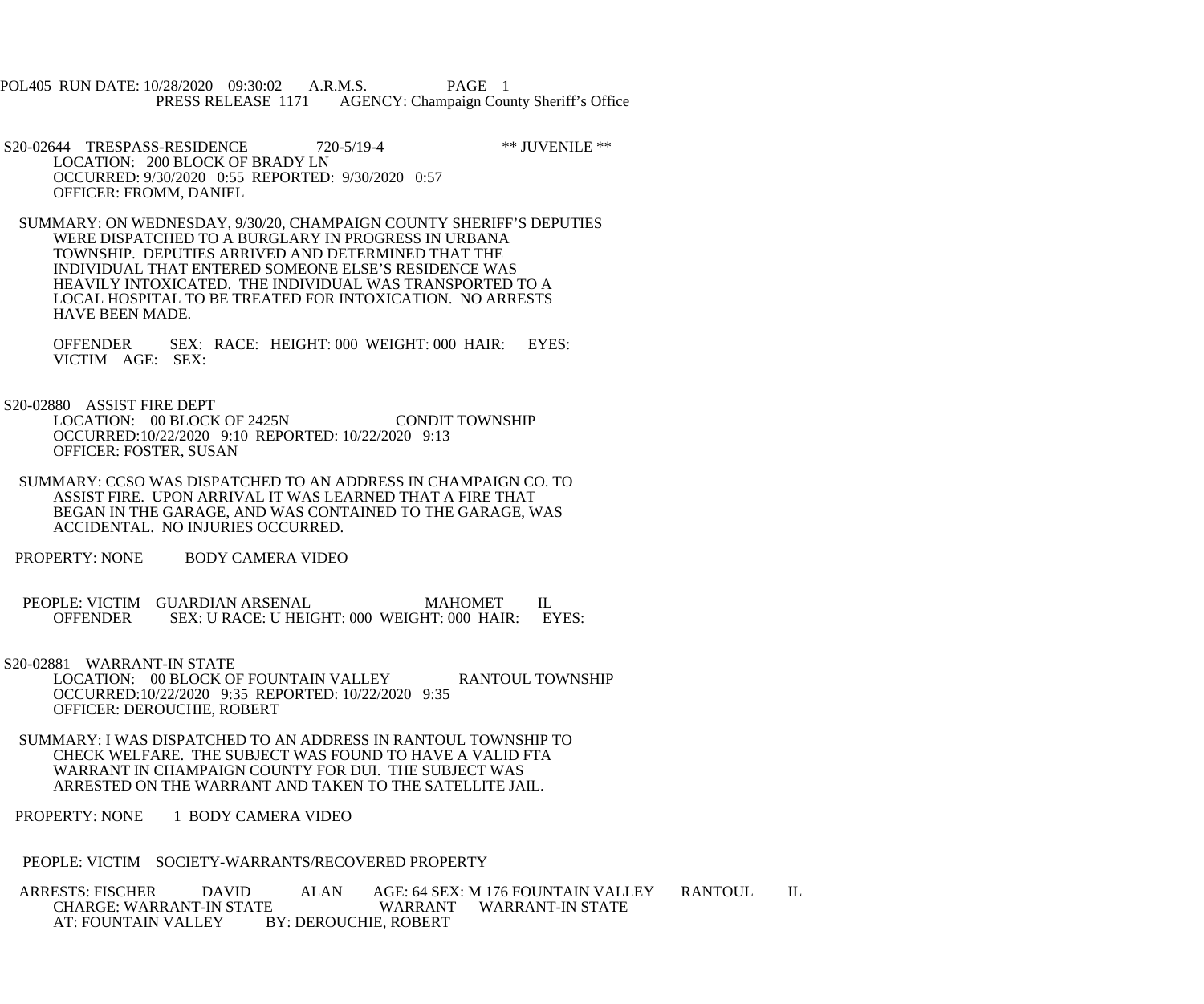POL405 RUN DATE: 10/28/2020 09:30:02 A.R.M.S. PAGE 2<br>PRESS RELEASE 1171 AGENCY: Champaign Cou AGENCY: Champaign County Sheriff's Office

S20-02884 BURGLARY 720-5/19-1<br>THEFT OVER \$500 720-5/16-1 THEFT OVER \$500 LOCATION: 100 BLOCK OF CARPER ST W SEYMOUR OCCURRED:10/05/2020 12:00 REPORTED: 10/22/2020 12:48 OFFICER: CARLSON,CHRISTOPHER T

 SUMMARY: ON 10/22/2020 AT APPROXIMATELY 1250 HOURS, CHAMPAIGN COUNTY SHERIFF DEPUTIES WERE DISPATCHED TO THE VILLAGE OF SEYMOUR FOR A REPORTED BURGLARY. UPON ARRIVING, DEPUTIES DETERMINED AN UNKNOWN SUSPECT(S) ENTERED A BARN WITHOUT PERMISSION AND STOLE VARIOUS SHOP TOOLS.

PROPERTY: STOLEN 1 POWER TOOL-SHOP

- NONE BODY CAMERA VIDEO
- STOLEN 2 POWER TOOL-SHOP
- STOLEN 1 ELECTRONIC EQUIPMENT
- STOLEN 1 POWER TOOL-SHOP
- PEOPLE: VICTIM AGE: 72 SEX: F SEYMOUR IL VICTIM AGE: 28 SEX: F SEYMOUR IL<br>OFFENDER SEX: U RACE: U HEIGHT: 0 SEX: U RACE: U HEIGHT: 000 WEIGHT: 000 HAIR: EYES:

S20-02885 DECEPTIVE PRACTICES 720-5/17-1 LOCATION: 00 BLOCK OF OLEN DR E MAHOMET TOWNSHIP OCCURRED:10/14/2020 13:43 REPORTED: 10/22/2020 14:27 OFFICER: CARLSON,CHRISTOPHER T

- SUMMARY: ON 10/22/2020 AT APPROXIMATELY 1430 HOURS, CHAMPAIGN COUNTY SHERIFF DEPUTIES WERE DISPATCHED TO A MAHOMET TOWNSHIP ADDRESS FOR A REPORT OF DECEPTIVE PRACTICES. THE REPORTING PARTY WAS SCAMMED WHILE ATTEMPTING TO PURCHASE A PUPPY.
- PROPERTY: STOLEN CURRENCY-NOT CHECKS/BOND
	- NONE BODY CAMERA VIDEO
	- NONE 1 DOCUMENTS / RECEIPTS
- PEOPLE: VICTIM AGE: 52 SEX: F MAHOMET IL<br>OFFENDER SEX: U RACE: U HEIGHT: 000 W SEX: U RACE: U HEIGHT: 000 WEIGHT: 000 HAIR: EYES:

S20-02886 THEFT-IDENTITY 720-5/16-30(A) LOCATION: 00 BLOCK OF DENNIS DR MAHOMET TOWNSHIP OCCURRED:10/21/2020 18:00 REPORTED: 10/22/2020 15:19 OFFICER: CARLSON,CHRISTOPHER T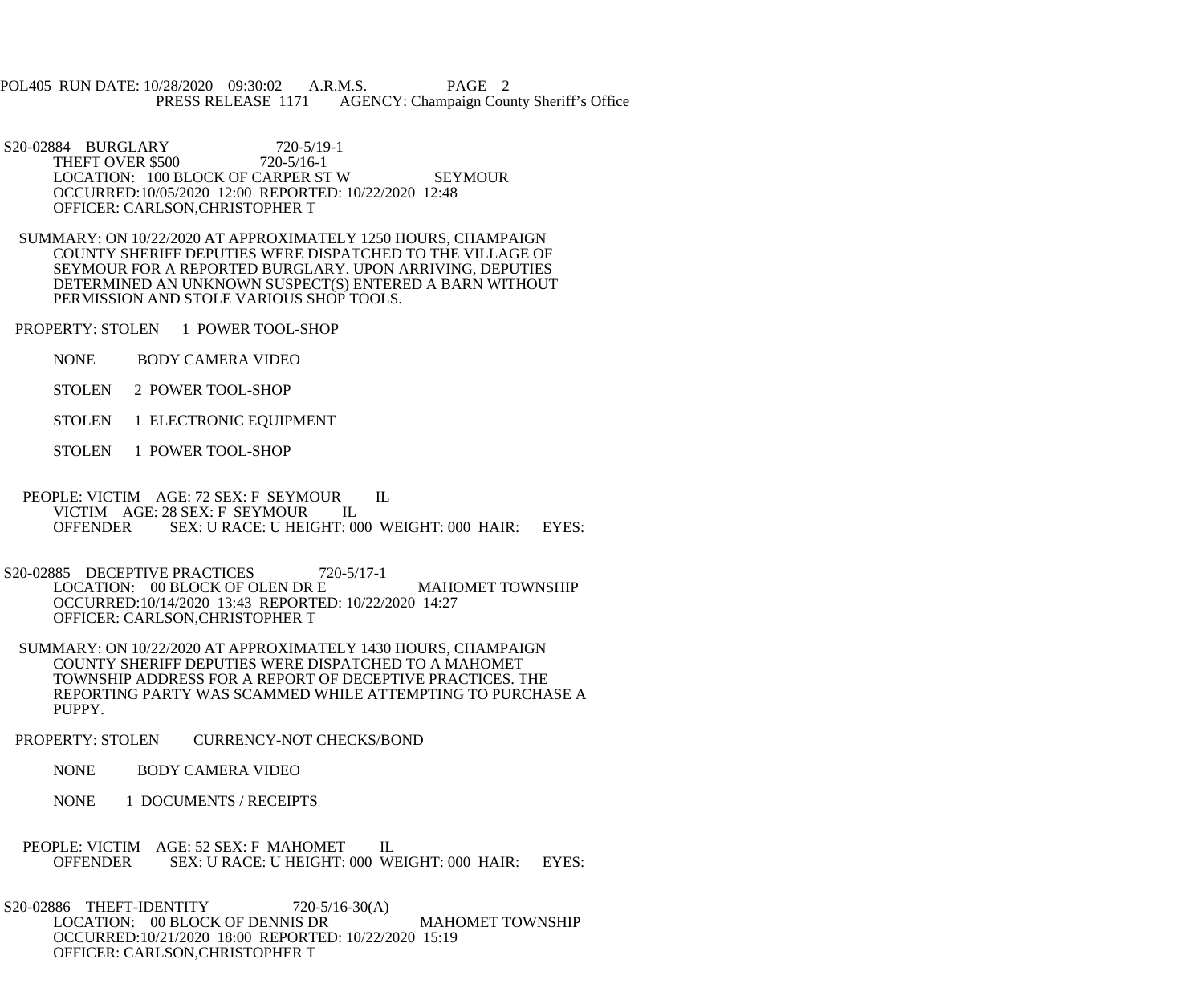POL405 RUN DATE: 10/28/2020 09:30:02 A.R.M.S. PAGE 3<br>PRESS RELEASE 1171 AGENCY: Champaign Cou AGENCY: Champaign County Sheriff's Office

- SUMMARY: ON 10/22/2020 AT APPROXIMATELY 1525 HOURS, CHAMPAIGN COUNTY SHERIFF DEPUTIES WERE DISPATCHED TO A MAHOMET TOWNSHIP ADDRESS FOR A REPORTED IDENTITY THEFT. THE REPORTING PARTY RECEIVED STATE OF ILLINOIS UNEMPLOYMENT BENEFITS THAT THEY DID NOT APPLY FOR VIA US MAIL.
- PROPERTY: NONE DOCUMENTS / RECEIPTS
- PEOPLE: VICTIM AGE: 41 SEX: M MAHOMET IL<br>OFFENDER SEX: U RACE: U HEIGHT: 000 WE SEX: U RACE: U HEIGHT: 000 WEIGHT: 000 HAIR: EYES:
- S20-02891 FRAUD-CREDIT CARD 720-5/17-31 THRU 46 LOCATION: 00 BLOCK OF RICHARD DR URBANA TOWNSHIP OCCURRED: 9/16/2020 0:00 REPORTED: 10/23/2020 11:06 OFFICER: REIFSTECK, JONATHAN
- SUMMARY: THE VICTIM LOST HIS DEBIT CARD IN CANTON, MICHIGAN. THE SUSPECT MADE THREE UNAUTHORIZED CHARGES ON THE VICTIM'S LOST DEBIT CARD. THE CHARGES TOTALED \$350.43. THE VICTIM DID NOT PROVIDE ANY SUSPECT INFORMATION.
- PROPERTY: NONE 1 BODY CAMERA VIDEO
	- OFFENDER SEX: RACE: HEIGHT: 000 WEIGHT: 000 HAIR: EYES:<br>VICTIM AGE: 48 SEX: M URBANA IL VICTIM AGE: 48 SEX: M URBANA
- S20-02897 BATTERY-DOMESTIC 720-5/12-3.2 LOCATION: 00 BLOCK OF SCOTTSWOOD DR URBANA TOWNSHIP OCCURRED:10/23/2020 15:53 REPORTED: 10/23/2020 15:53 OFFICER: REIFSTECK, BRANDON
- SUMMARY: WIFE REPORTED SHE WAS BATTERED BY HUSBAND.
- PROPERTY: NONE 1 BODY CAMERA VIDEO

 OFFENDER AGE: 36 SEX: M VICTIM AGE: 31 SEX: F URBANA IL

- S20-02900 OTHER TROUBLE/INFO RPT LOCATION: 00 BLOCK OF PULASKI ST MAHOMET TOWNSHIP OCCURRED:10/23/2020 17:20 REPORTED: 10/23/2020 17:21 OFFICER: BIALESCHKI, DOUG
	- SUMMARY: R/P CALLED TO REPORT HER DAUGHTER MISSING AS WELL AS A BURGLARY TO HER DAUGHTER'S TRAILER AFTER FINDING HER DOG RUNNING LOOSE IN THE TRAILER PARK. DAUGHTER WAS LATER SPOKEN TO ON THE PHONE AND DETERMINED TO BE OK.

OFFENDER SEX: RACE: HEIGHT: 000 WEIGHT: 000 HAIR: EYES: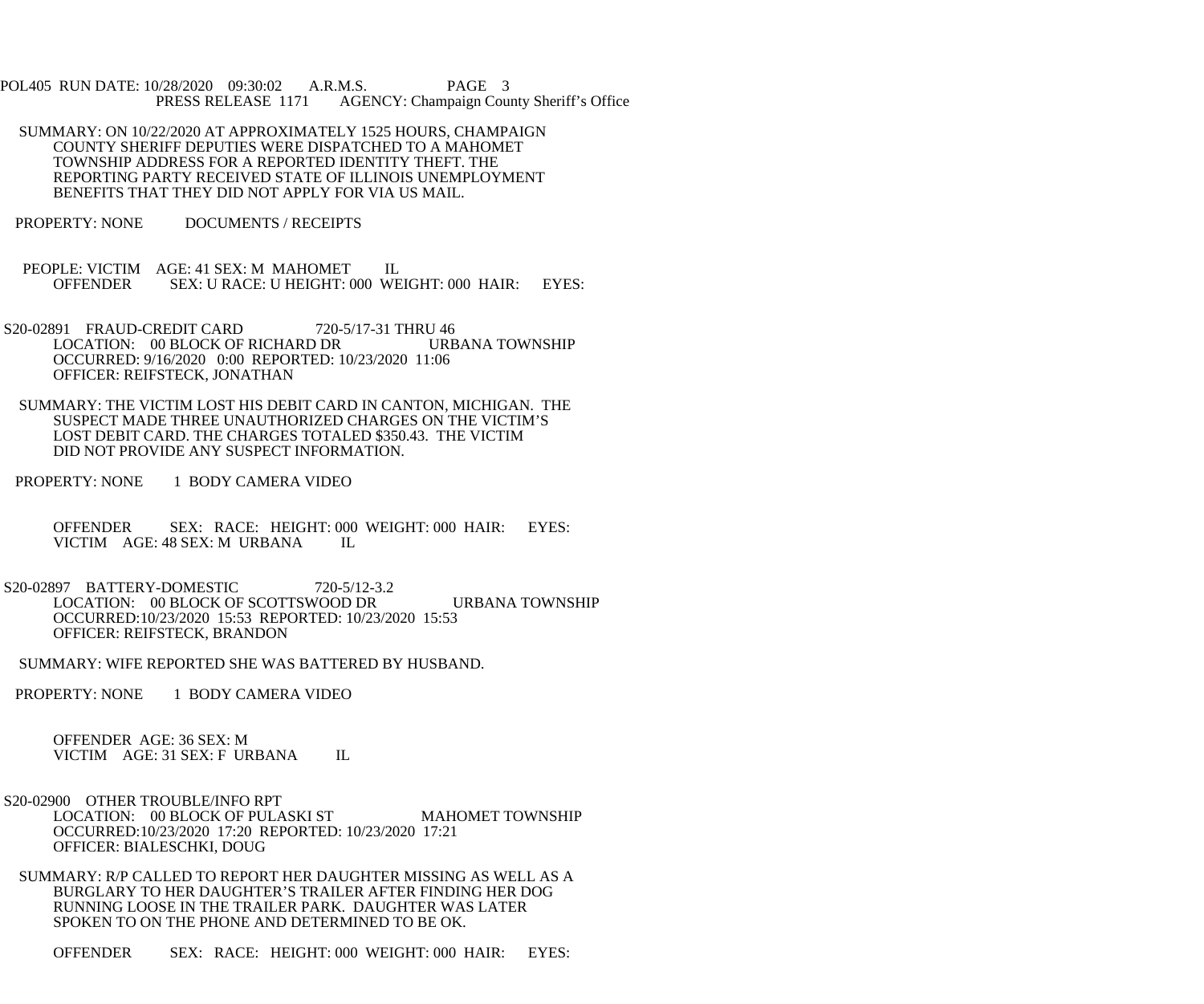POL405 RUN DATE: 10/28/2020 09:30:02 A.R.M.S. PAGE 4 PRESS RELEASE 1171 AGENCY: Champaign County Sheriff's Office VICTIM AGE: 37 SEX: F MAHOMET IL

S20-02899 THEFT-IDENTITY 720-5/16-30(A) LOCATION: 00 BLOCK OF CARL DR N MAHOMET TOWNSHIP OCCURRED:10/23/2020 18:10 REPORTED: 10/23/2020 18:18 OFFICER: DOEGE, TAYLOR

 SUMMARY: DEPUTY'S RESPONDED TO A CALL OF A POSSIBLE FORGERY IN MAHOMET TOWNSHIP.

PROPERTY: NONE 2 BODY CAMERA VIDEO

 OFFENDER SEX: RACE: HEIGHT: 000 WEIGHT: 000 HAIR: EYES: VICTIM AGE: 59 SEX: M MAHOMET IL

 S20-02901 BATTERY-DOMESTIC 720-5/12-3.2 LOCATION: 00 BLOCK OF WARREN ST W ST JOSEPH OCCURRED:10/23/2020 19:00 REPORTED: 10/23/2020 19:01 OFFICER: PING, JOEL

 SUMMARY: ON OCTOBER 26, 2020, CHAMPAIGN COUNTY SHERIFF'S DEPUTIES RESPONDED TO AN ADDRESS IN SAINT JOSEPH TOWNSHIP FOR REPORT OF A DOMESTIC BATTERY. UPON ARRIVAL, DEPUTIES MADE CONTACT WITH ALL INVOLVED PARTIES AND DETERMINED THAT A DOMESTIC BATTERY OCCURRED. DUE TO THE PHYSICAL STATUS OF THE OFFENDER, NO ENFORCEMENT ACTION WAS TAKEN AT THAT TIME. BOTH PARTIES WERE SEPARATED FOR THE REMAINDER OF THE EVENING. NOTHING FURTHER TO REPORT AT THIS TIME.

PROPERTY: NONE 1 BODY CAMERA VIDEO

 OFFENDER AGE: 74 SEX: F VICTIM AGE: 81 SEX: M ST. JOSEPH IL

- S20-02906 BATTERY-AGG DOMESTIC 720-5/12-3.3 LOCATION: 00 BLOCK OF SUNRISE DR URBANA TOWNSHIP OCCURRED:10/24/2020 3:00 REPORTED: 10/24/2020 4:23 OFFICER: DOEGE, TAYLOR
- SUMMARY: ON 10/24/2020 DEPUTIES WERE DISPATCHED TO THE 300 BLOCK OF SUNRISE DRIVE IN THE TOWNSHIP OF URBANA FOR A POSSIBLE DOMESTIC BATTERY WITH A WEAPON. THE FEMALE HALF WAS ARRESTED AND TRANSPORTED TO CHAMPAIGN COUNTY SATELLITE JAIL.

PROPERTY: NONE 4 BODY CAMERA VIDEO

NONE 7 PHOTOS-DIGITAL

PEOPLE: VICTIM AGE: 21 SEX: M URBANA IL